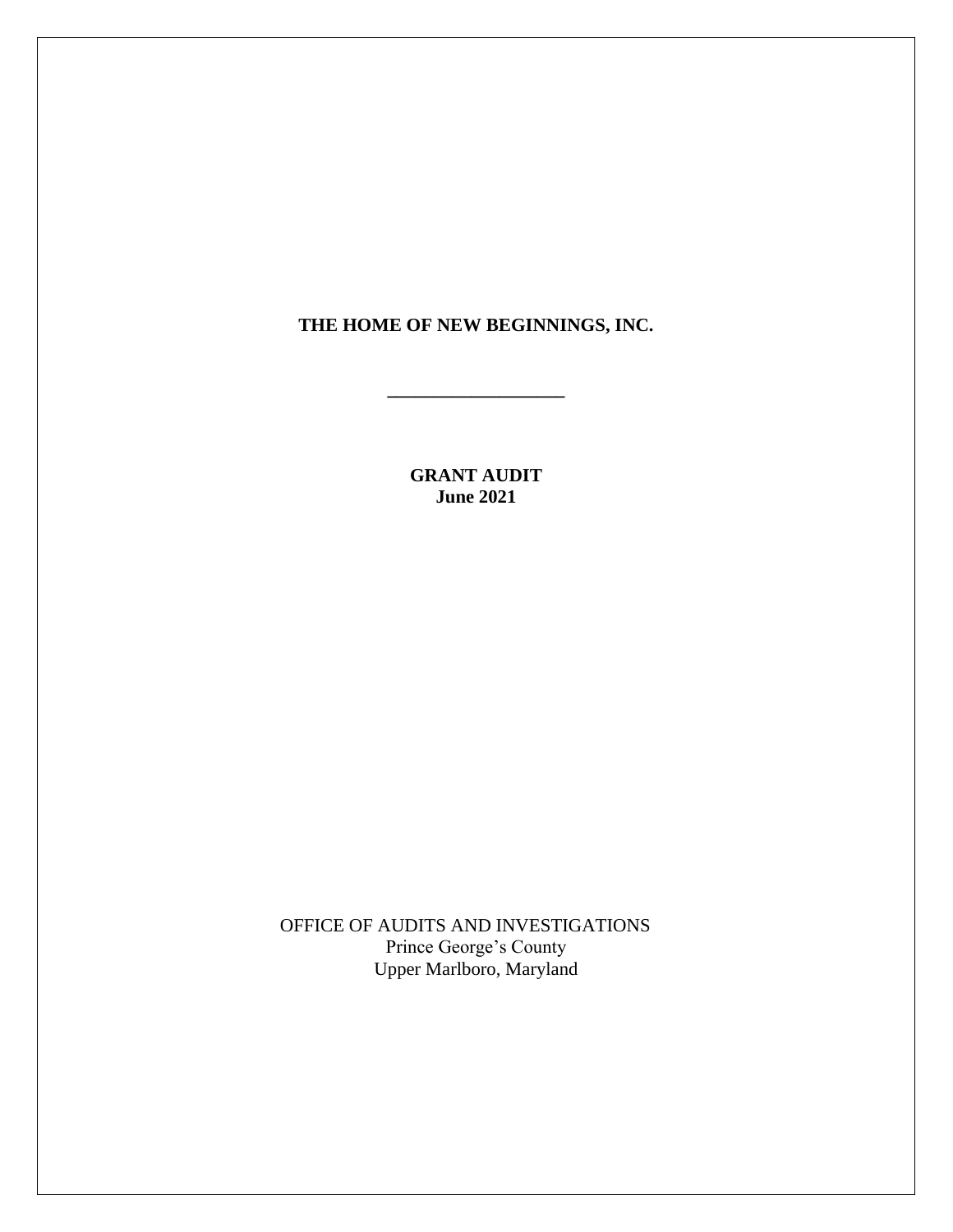# **TABLE OF CONTENTS**

# **PAGE**

| Letter of Transmittal |  |
|-----------------------|--|
|                       |  |
|                       |  |
|                       |  |
|                       |  |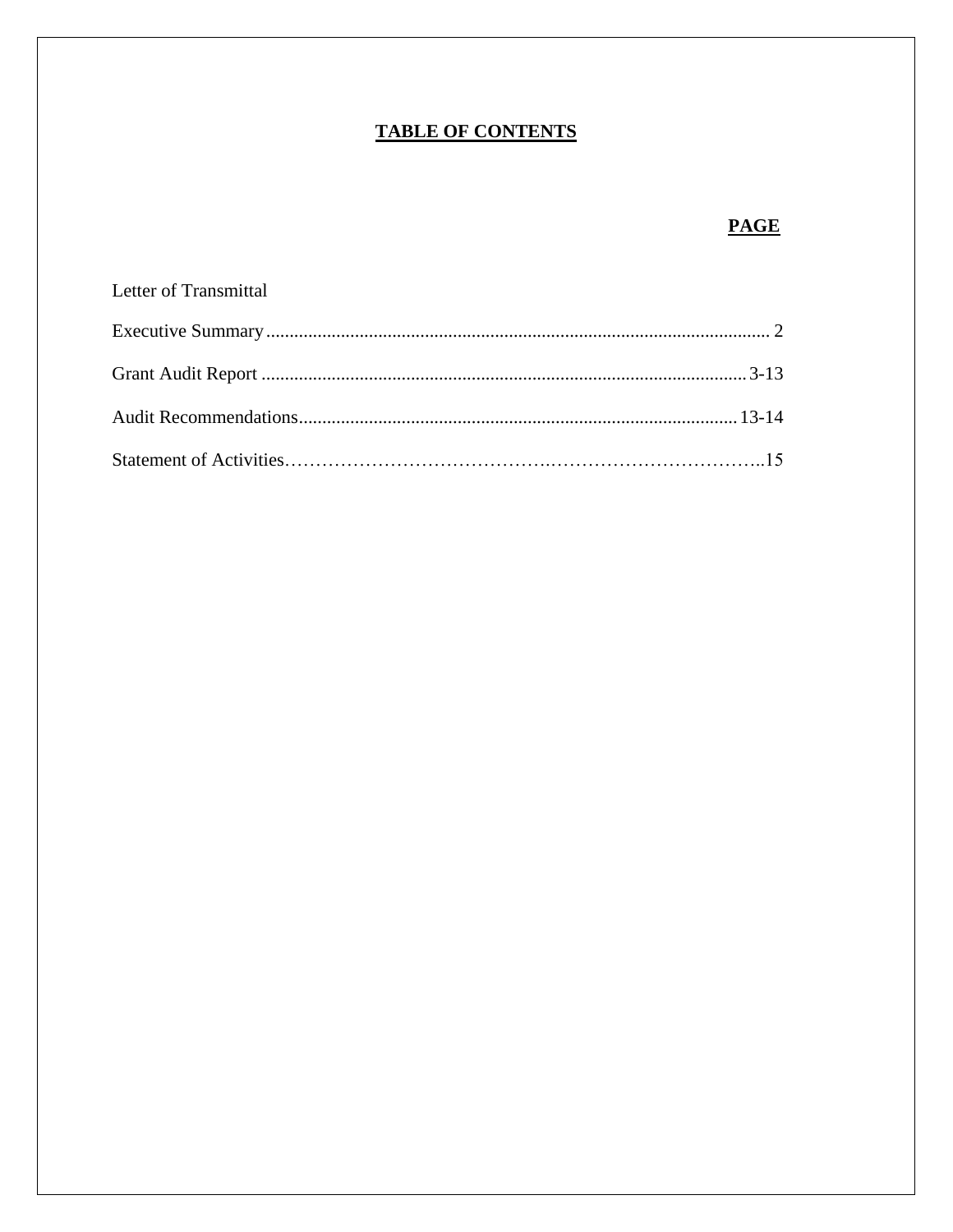

# **THE PRINCE GEORGE'S COUNTY GOVERNMENT Office of Audits and Investigations**

June 2021

The County Council and County Executive of Prince George's County, Maryland

Council Resolution 51-1991, adopted June 25, 1991, requires the Office of Audits and Investigations to perform random financial audits of grants and transfer payments appropriated in the Non-Departmental section of the County's Approved Annual Current Expense Budget.

We have examined the books and records of

### **THE HOME OF NEW BEGINNINGS, INC.,**

for the period July 1, 2019, through June 30, 2020. Our examination included such tests of the accounting records and such other auditing procedures, as we considered necessary under the circumstances.

We noted several matters involving the Prince George's County grant to The Home of New Beginnings, Inc., that led us to question whether County grant funds were used for their intended purpose. Based upon the extent of the findings outlined in this report, we recommend the discontinuance of County grant funding to The Home of New Beginnings at this time.

This report, in our opinion, fulfills the requirements of Council Resolution 51-1991 to perform random financial audits of grants and transfer payments made pursuant to the Non-Departmental section of the Prince George's County, Maryland, Fiscal Year 2020 Approved Operating Budget.

David H. Van Dyke, CPA County Auditor

 Larry Whitehurst Jr., CPA, MBA, CIA Audit Manager

**14741 Governor Oden Bowie Drive, Upper Marlboro, Maryland 20772 VOICE (301) 952-3431; FAX (301) 780-2097; TDD (301) 925-5167**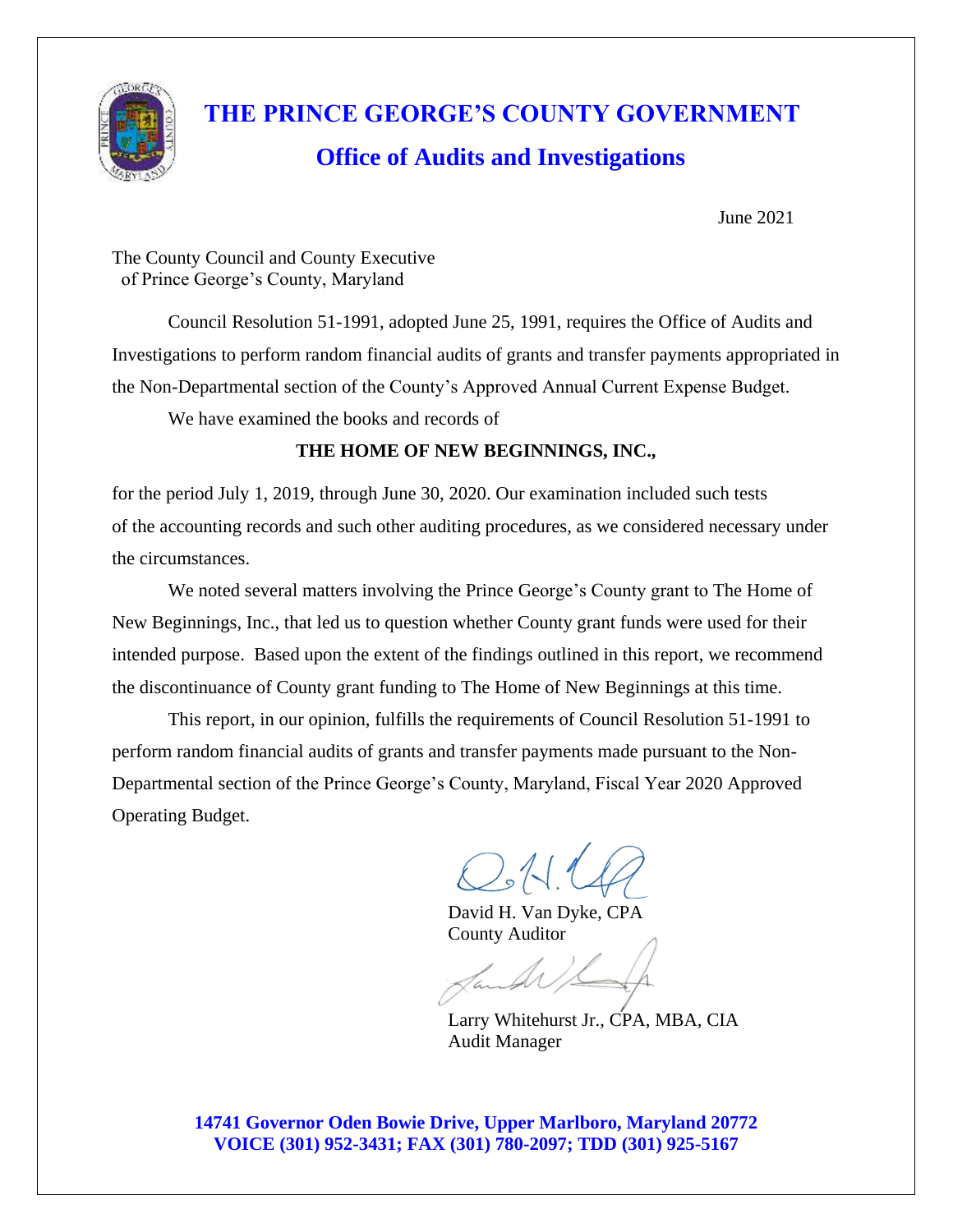#### **Executive Summary**

The Home of New Beginnings ("THONB") received a total of \$75,000 in grant funds from the Prince George's County Government (the "County") between November 2019 and June 2020. During our audit we noted several matters involving the grant funding provided to THONB that are cause for concern. Based upon the extent of the findings outlined in this report, we recommend the discontinuance of County grant funding to THONB at this time. A summary of these issues is provided below, and further details can be found in the following report.

- ➢ THONB's Board of Directors [failed to provide adequate](https://pgccouncil.auditboardapp.com/workpaper?workpaper_id=925&name=04%20-%20Lack%20of%20Organizational%20Oversight) organizational oversight with respect to addressing the establishment of the organization's policies and procedures, and the review of financial related issues.
- ➢ THONB [failed to use grant funding](https://pgccouncil.auditboardapp.com/workpaper?workpaper_id=916&name=01%20-%20Prudent%20use%20of%20Grant%20Funds) according to proposed uses outlined in their approved grant application.
- $\triangleright$  THONB [failed to maintain adequate documentation](https://pgccouncil.auditboardapp.com/workpaper?workpaper_id=924&name=03%20-%20Failure%20to%20maintain%20supporting%20documentation) to support various expense transactions totaling \$14,822.
- ➢ THONB [does not have an adequate accounting system](https://pgccouncil.auditboardapp.com/workpaper?workpaper_id=923&name=02%20-%20Lack%20of%20adequate%20accounting) in place to account for its grant related financial activity. The current process in place does not allow for the accurate production of basic financial reports such as bank reconciliations, statements of financial position, and statements of financial activities. The reports that were produced lack completeness.
- ➢ THONB [failed to comply with Federal regulations](https://pgccouncil.auditboardapp.com/workpaper?workpaper_id=921&name=05%20-%20Non-%20Compliance%20with%20Federal%20Regulations) by failing to issue and file 1099 forms in accordance with IRS guidelines for payments made to contractors in excess of \$600.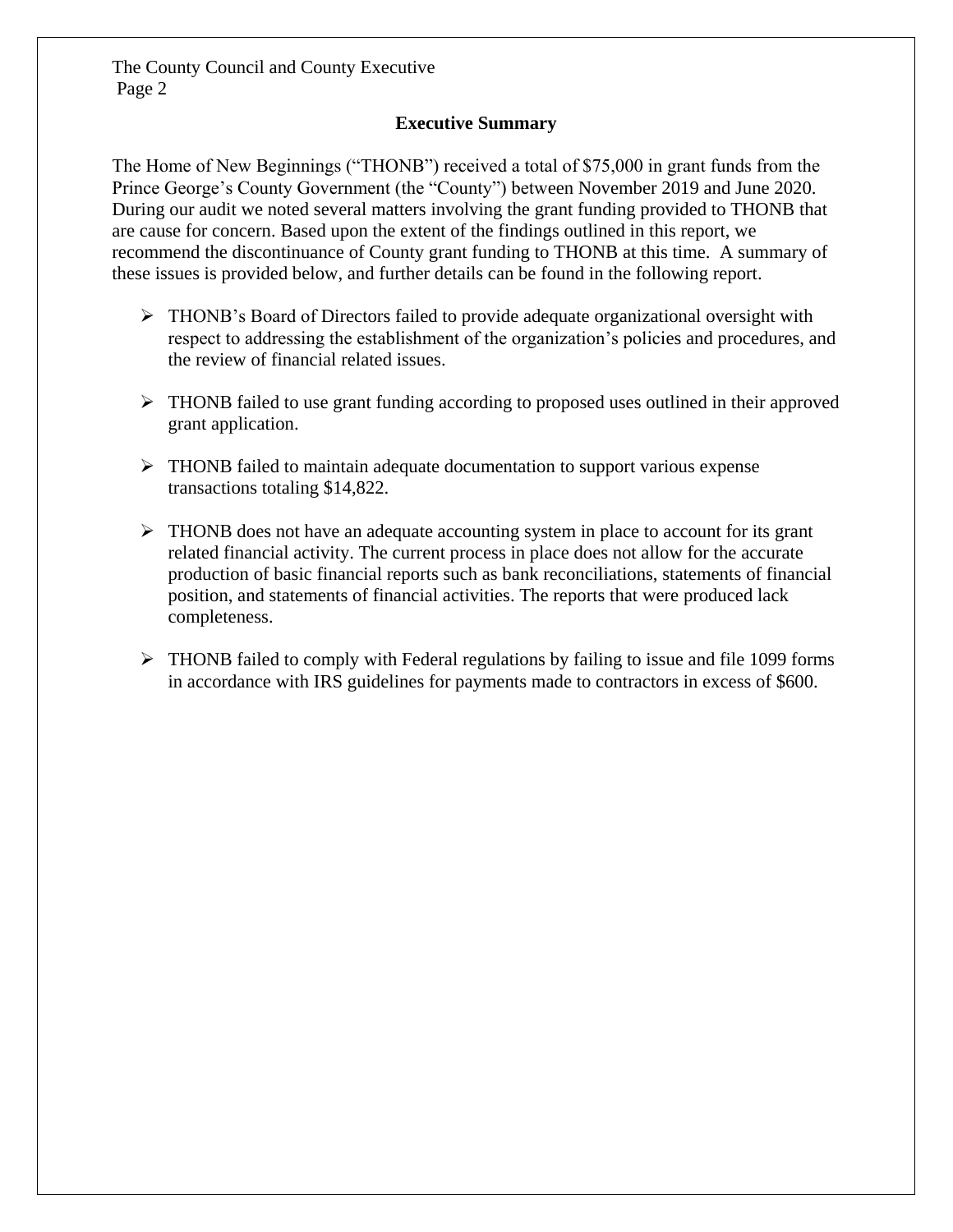#### **The Home of New Beginnings, Inc.**

THONB is incorporated as a  $501(c)(3)$  nonprofit organization that was founded in 2017 with a mission to provide abused women and children with a safe environment that is free from violence and to encourage and support them as they establish a life of non-violence. To accomplish its mission, the founder transitioned her personal residential property, which is in the County, into a shelter to accommodate fourteen (14) women and children. According to their grant application, the shelter would be staffed by a project manager, house manager, house assistant/event staff director, and two (2) house assistants. Each prospective resident will be assessed and before being accepted into the shelter they must meet specific qualifications that are outlined below:

- 1. At least 18 years of age;
- 2. Fleeing a domestic violence situation that took place in the County;
- 3. Must not have an active drug addiction.

Once accepted into the shelter each resident can stay up to two (2) years while being offered various developmental programs in a classroom setting that are designed for them to succeed while transitioning back to private life. A brief summary of the programs and specific topics that will be offered are as follows:

- $\triangleright$  Life Skills- time management, self-care, cooking and baking, goal setting, public speaking, and sewing;
- $\triangleright$  Education-reading, writing, and math assessments;
- ➢ Basic Computer Skills- typing at least 50 words per minute;
- ➢ Resume Development and Interviewing Skills- build or reconstruct resume, salary negotiation, job search techniques, proper workplace attire;
- ➢ Microsoft Certification- offered certification classes;
- ➢ Financial Advice- budget development, manage spending, build and manage credit.

THONB has also partnered with the County's Family Justice Center, Sisters4Sisters, Inc., and Endless Dreams Foundation, Inc., to give residents access to their resources and to serve as a referral base for the organization. Some of the partnered linked resources were intended to include law enforcement assistance, providing emergency food, clothing and housing, educational programs that cater to K-12, and access to social workers. THONB had plans on accepting residents into their shelter after completing renovations, however THONB representatives stated that the current pandemic has hindered their ability to accept any residents into their shelter.

THONB is [governed](https://pgccouncil.auditboardapp.com/download?file_id=4240&name=By%20laws%20and%20Minutes.pdf) by a five (5) member Board of Directors who serve without compensation.

In FY 2020, the Prince George's County Council appropriated \$500,000 to support its Domestic Violence Grant Program. The grant program is a funding resource for programs that serve housing, mental health/counseling, or advocacy/legal services for County residents who are survivors of domestic violence. The program also supports workforce development activities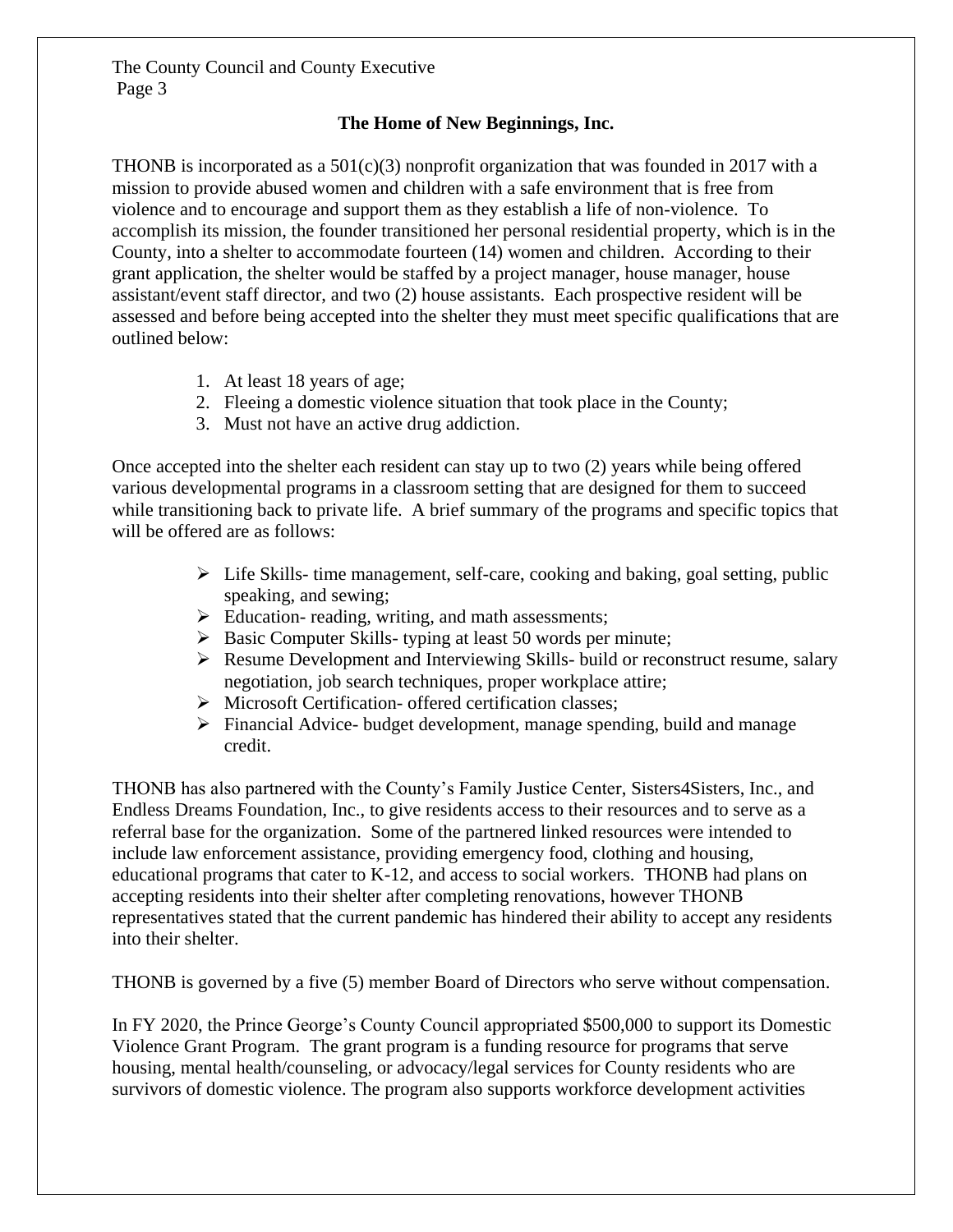through a coordinated and collaborative community response to domestic violence in the County. County Council grants are awarded through a formal competitive application process.

[The Community Partnership Grant](https://www.princegeorgescountymd.gov/918/Community-Partnership-Grants) is a grant initiative offered by the Office of the County Executive to qualified nonprofit organizations based upon a set of criteria, including the value added to the identified community, overall program costs, organizational stability and adequacy of other funding sources. The Community Partnership Grant is awarded through a formal application process.

The Prince George's County Government awarded THONB two (2) grants [totaling \\$75,000](https://pgccouncil.auditboardapp.com/workpaper?workpaper_id=898&name=500.01%20-%20Grant%20Recipt%20Leadsheet) in fiscal year 2020. These awards were issued on November 2019 and June of 2020, respectively. A summary of the grants awarded is as follows:

|                             |                              | <b>Grant Award</b> |
|-----------------------------|------------------------------|--------------------|
| <b>Disbursement Date</b>    | <b>Grant Type</b>            | <b>Amount</b>      |
| 11/18/2019-FY 2020          | Domestic Violence            | \$50,000           |
| 6/29/2020-FY 2020           | <b>Community Partnership</b> | 25,000             |
| <b>Total Amount Awarded</b> |                              |                    |

[This grant funding was awarded to THONB to support its domestic violence shelter and](https://pgccouncil.auditboardapp.com/workpaper?workpaper_id=898&name=500.01%20-%20Grant%20Recipt%20Leadsheet)  [associated program offerings.](https://pgccouncil.auditboardapp.com/workpaper?workpaper_id=898&name=500.01%20-%20Grant%20Recipt%20Leadsheet)

#### **OBJECTIVE, SCOPE AND METHODOLOGY**

The [objectives](https://pgccouncil.auditboardapp.com/workpaper?workpaper_id=817) of our audit were to: (a) assess the adequacy of the system of internal and management controls over grant funds received and expended; (b) assess whether grant related transactions occurred in a manner consistent with organization's grant request application and other generally accepted business practices; and (c) identify factors inhibiting satisfactory performance in these areas, and make recommendations to protect the County's interest concerning the grant funds.

The scope included all transactions related to the receipt and disbursement of the total grant funds received from July 2019 through June 2020 (a total of \$75,000).

The criteria used to evaluate the audit evidence gathered included:

- $\triangleright$  The grant applications submitted by THONB;
- $\triangleright$  The organization's By-Laws;
- ➢ The United States General Accountability Office Standards for Internal Control publication [\(GAO-14-704G\)](https://www.gao.gov/assets/670/665712.pdf);
- ➢ [Maryland Nonprofit's Standards for Excellence: An Ethics and Accountability Code for](https://pgccouncil.auditboardapp.com/download?file_id=4641&name=Maryland%20Nonprofits%20-%20Board%20Excellence%20Handbook.pdf)  [the Nonprofit Sector;](https://pgccouncil.auditboardapp.com/download?file_id=4641&name=Maryland%20Nonprofits%20-%20Board%20Excellence%20Handbook.pdf) and
- ➢ Internal Revenue Code "IRC"/Internal Revenue Service ("IRS") guidelines.

The audit included correspondence with key personnel of THONB and detailed tests including: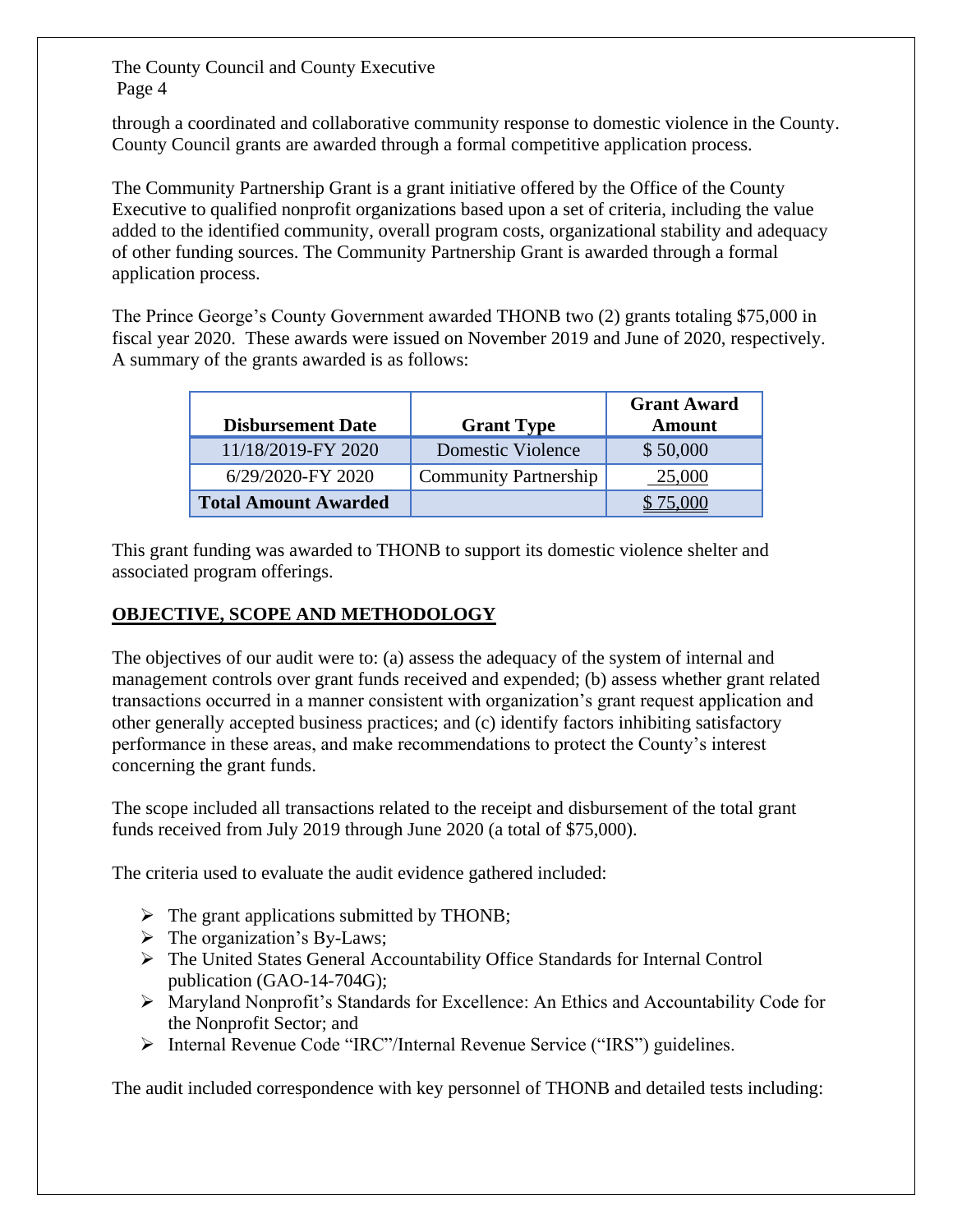- $\triangleright$  An examination of the organization's monthly bank statements;
- ➢ A review of available [grant receipts](https://pgccouncil.auditboardapp.com/workpaper?workpaper_id=898&name=500.01%20-%20Grant%20Recipt%20Leadsheet) and [expenditures documentation;](https://pgccouncil.auditboardapp.com/workpaper?workpaper_id=902&name=600%20-%20Expense%20Analysis%20Leadsheet) and
- ➢ A review of available [minutes for meetings](https://pgccouncil.auditboardapp.com/workpaper?workpaper_id=914&name=370%20-%20Board%20Meeting%20minutes) held by the Board of Directors.

We examined the books and records maintained by THONB and included tests of the accounting records and other auditing procedures, as we determined necessary. Our examination included a review of expenditures and supporting documentation to ensure that payment amounts were properly approved and corresponded to related invoices. The results of our audit are outlined below:

#### **FINDINGS, COMMENTS AND RECOMMENDATIONS**

#### **[Lack of Adequate Organizational Oversight](https://pgccouncil.auditboardapp.com/workpaper?workpaper_id=925)**

THONB is a small organization that has its day-to-day operational and financial decisions made primarily by its Executive Director. With this structure in place, it is imperative that the organization have an active Board of Directors to ensure that organizational and financial decisions are made with adequate oversight and approval. During the audit a sample of expense transactions was selected for a review of invoices/receipts and approval documentation to support each transaction. The organization was able to provide invoices and receipts for some of the transactions. However, the organization was unable to provide documentation to support the approval of these transactions. Given the structure in place within the organization where the Executive Director is primarily responsible for the execution of financial transactions, it would be imperative that the Board of Directors play a major oversight role, which would include the review and approval of expense transactions.

According to documentation provided by the organization during the audit period the organization maintained a [five \(5\) member Board of Directors.](https://pgccouncil.auditboardapp.com/sh/opsaudits/workflow/76/objective/1741) [Initially, the chair of the board](https://pgccouncil.auditboardapp.com/download?file_id=4240&name=By%20laws%20and%20Minutes.pdf)  [was the Executive Director's spouse.](https://pgccouncil.auditboardapp.com/download?file_id=4240&name=By%20laws%20and%20Minutes.pdf) This arrangement presents a situation where one spouse could be in a position to oversee the financial and operational actions of another spouse, thus creating a conflict of interest scenario.

A [review of board meeting](https://pgccouncil.auditboardapp.com/workpaper?workpaper_id=914&name=370%20-%20Board%20Meeting%20minutes) minutes revealed vague notes in which no discussion of financial related information was communicated to the Board of Directors. Furthermore, there was no mention of any subsequent review or approval by the Board of Directors of specific financial transactions that were initiated by the Executive Director. The failure to communicate, discuss, and address these financial related topics during meetings with the Board left decisions in these areas to be made without any objective oversight.

[Standards for Excellence: An Ethics and Accountability Code for the Nonprofit Sector, the](https://pgccouncil.auditboardapp.com/download?file_id=4641&name=Maryland%20Nonprofits%20-%20Board%20Excellence%20Handbook.pdf)  [Maryland Association of Nonprofit Organizations](https://pgccouncil.auditboardapp.com/download?file_id=4641&name=Maryland%20Nonprofits%20-%20Board%20Excellence%20Handbook.pdf) dba Standards of Excellence Institute states the following:

 *Finance and Operations, Section A.2 "The organization should periodically assess the organization's financial performance in relation to the budget. A nonprofit should create*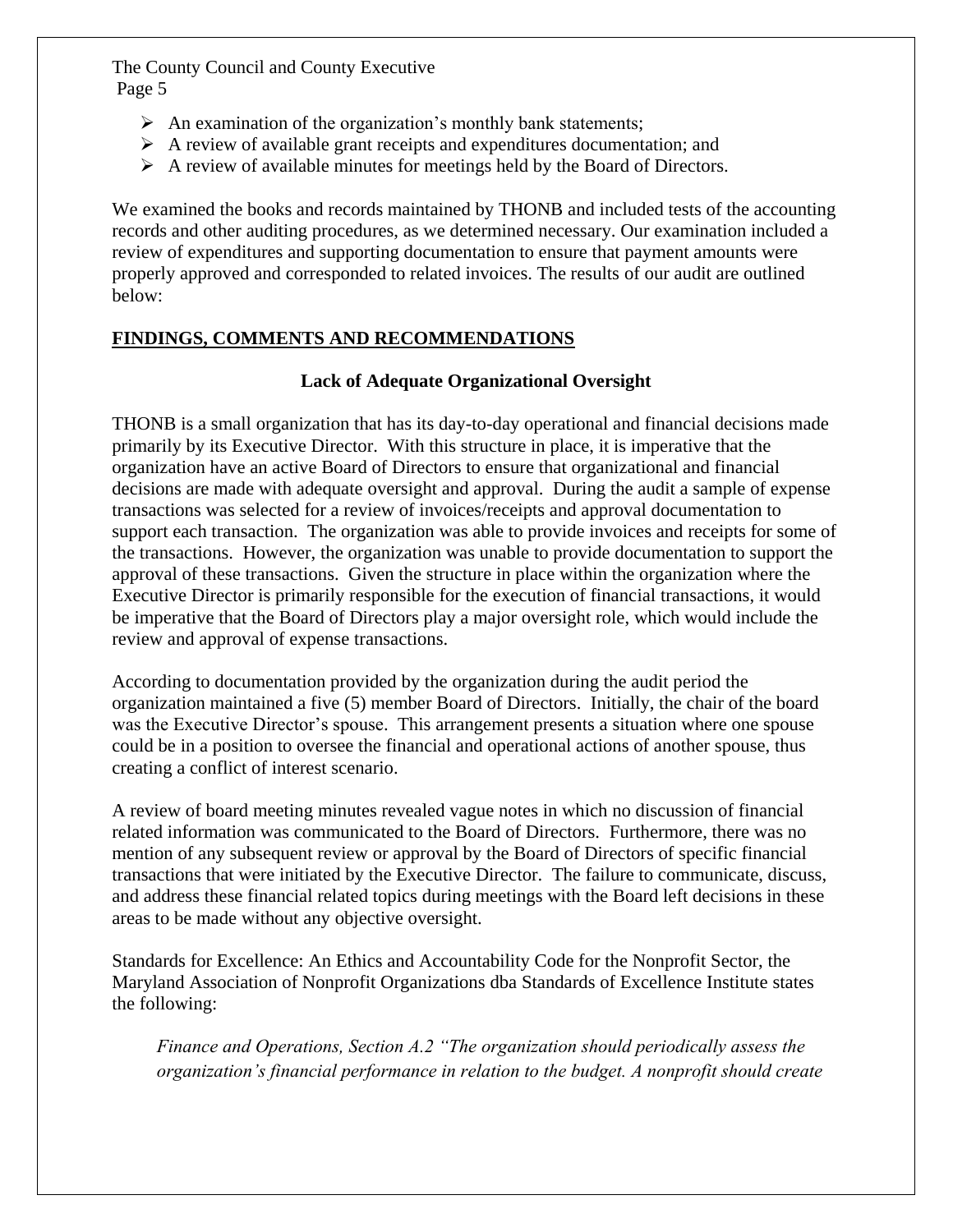> *and maintain reports on a timely basis that accurately reflect the financial activity of the organization."*

*Leadership: Board, Staff and Volunteers: Guiding Principle "…An effective nonprofit board should determine the mission of the organization, establish management policies and procedures, assure that adequate human and financial resources are available, and actively monitor the organization's allocation of resources to effectively and efficiently fulfill its mission…Nonprofits should also have executive leadership which carries out the day-to-day operations of the organization, ensures financial and organizational sustainability, and provides adequate information to the board of directors."*

*Leadership: Board, Staff and Volunteers, Section A.5 Board Member Independence "…The board should have no fewer than five (5) independent and unrelated directors…"*

[Maryland Nonprofits Board Excellence Governance Handbook,](https://pgccouncil.auditboardapp.com/download?file_id=4641&name=Maryland%20Nonprofits%20-%20Board%20Excellence%20Handbook.pdf) The Board's Role in Legal and Ethical Oversight, Conflicts of Interest states:

*"Just as an individual nonprofit board member is responsible to avoid conflicts of interest, it is the responsibility of the full board to adopt a conflict of interest policy and ensure that it is followed…Through a conflict of interest policy, the board must take a deliberate effort to identify, mitigate, and resolve conflicting interests, a conflicts policy will make it less likely that board or staff members will intentionally or inadvertently violate their responsibilities…"*

Based on a review of THONB Board of Directors [meeting minutes,](https://pgccouncil.auditboardapp.com/workpaper?workpaper_id=914&name=370%20-%20Board%20Meeting%20minutes) it appears that the Board was more focused on the organization's program activities rather than procedural and policy issues. Furthermore, the lack of an organizational policy and procedural manual that specifically outlined the duties of each individual further hindered the organization's ability to have an environment where adequate oversight was conducted.

As a result, the organization's financial activities were made without independent oversight from its Board of Directors. Furthermore, given the size and structure of THONB this lack of independent oversight left all financial activities vulnerable to be conducted without adequate controls. Some of the specific financial activities that were not adequately addressed or overseen due to a lack of Board of Directors involvement include the following:

- $\triangleright$  Review and approval of financial transactions;
- $\triangleright$  Review of all financial reports;
- $\triangleright$  Establishment of written policies and procedures for organizational activities; and
- ➢ Review of contractual agreements for prudence and organizational need.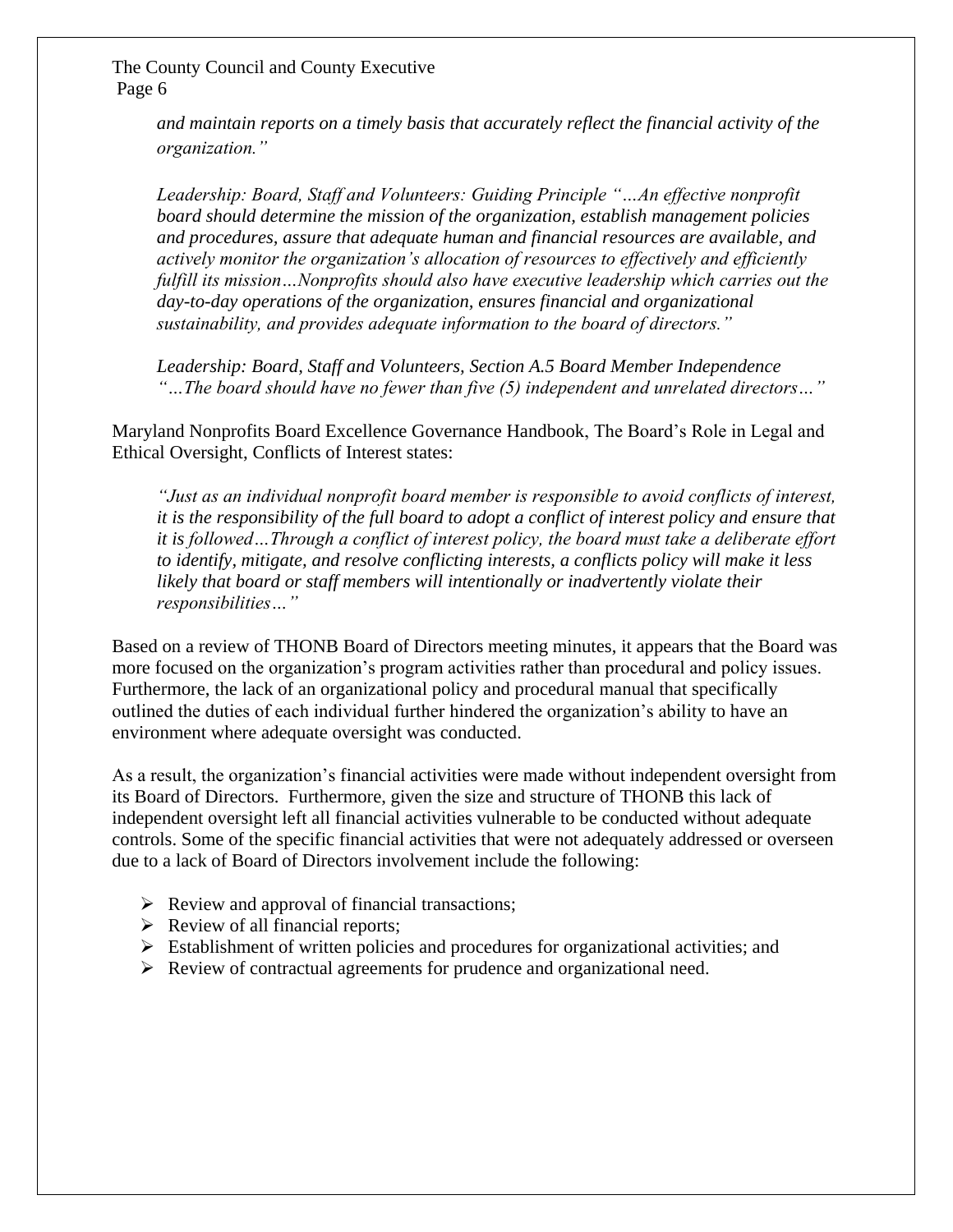#### **Prudent usage [of Grant Funding](https://pgccouncil.auditboardapp.com/workpaper?workpaper_id=916)**

THONB's approved [Domestic Violence \(DV\)](https://pgccouncil.auditboardapp.com/download?file_id=4236&name=Domestic%20Violence) and [Community Partnership \(CP\)](https://pgccouncil.auditboardapp.com/download?file_id=4237&name=Community%20Partnership) grant applications indicated that proposed grant funding would be utilized to support the following expenses outlined in the chart below.

| <b>Proposed Usage of Grant Funding</b>   |                 |                 |  |
|------------------------------------------|-----------------|-----------------|--|
|                                          | <b>DV</b> Grant | <b>CP</b> Grant |  |
| <b>Expense Category</b>                  | <b>Amount</b>   | <b>Amount</b>   |  |
| Salaries & Wages                         | \$125,680       | \$144,400       |  |
| Insurance, Benefits, Other Related taxes | \$5,300         | 5,300           |  |
| Travel                                   | \$7,000         | 2,000           |  |
| Equipment                                | \$500           | 500             |  |
| Supplies                                 | \$2,900         | 600             |  |
| Printing & Copying                       | \$600           | 1,900           |  |
| Telephone/Internet                       | \$3,600         | 600             |  |
| Postage                                  | \$200           | 200             |  |
| Mortgage                                 | \$17,000        | 17,000          |  |
| <b>Utilities</b>                         | \$6,600         | 6,600           |  |
| Other (Specify) Food                     | \$3,600         | 3,600           |  |
| <b>Total Expenses</b>                    | \$172,980       | \$182,700       |  |

A review of bank statement activity, and provided documentation/explanation revealed actual unrelated expenses incurred during FY 2020 were as follows:

- $\triangleright$  Checks totaling \$8,900 and \$2,000, written to cash and an individual, respectively (see Failure to Maintain Supporting Documentation finding later in the report for more details).
- ➢ Renovations/Improvements totaling \$28,112 made to an THONB representative's residence that is a proposed site for THONB housing shelter. The details of these costs are as follows:
	- o \$7,500 for home improvements such as painting, [window](https://pgccouncil.auditboardapp.com/download?file_id=4737&name=Sample31%20invoice.pptx) and [doorknob](https://pgccouncil.auditboardapp.com/download?file_id=4736&name=Sample2%20invoice.pptx)  [replacement;](https://pgccouncil.auditboardapp.com/download?file_id=4736&name=Sample2%20invoice.pptx)
	- o [\\$2,000](https://pgccouncil.auditboardapp.com/download?file_id=4730&name=Sample17%20invoice.pptx) for a computer equipment;
	- o [\\$2,518](https://pgccouncil.auditboardapp.com/download?file_id=4728&name=Sample3%20invoice.pptx) for a security system; and
	- o [\\$16,094](https://pgccouncil.auditboardapp.com/download?file_id=4738&name=Sample15%20invoice.pptx) for a sprinkler system.

THONB's [DV grant application](https://pgccouncil.auditboardapp.com/download?file_id=4236&name=Domestic%20Violence) did indicate that their current year funding (i.e. funding already received or anticipated to be received prior to the County grant award) of earned personal income and fundraising activities of \$102,470, and \$2,500, respectively, would be used as follows:

| <b>Expense Category</b>                  | <b>Amount</b> |
|------------------------------------------|---------------|
| Salaries & Wages                         | \$149,760     |
| Insurance, Benefits, Other Related taxes | \$5,300       |
| Travel                                   | \$8,300       |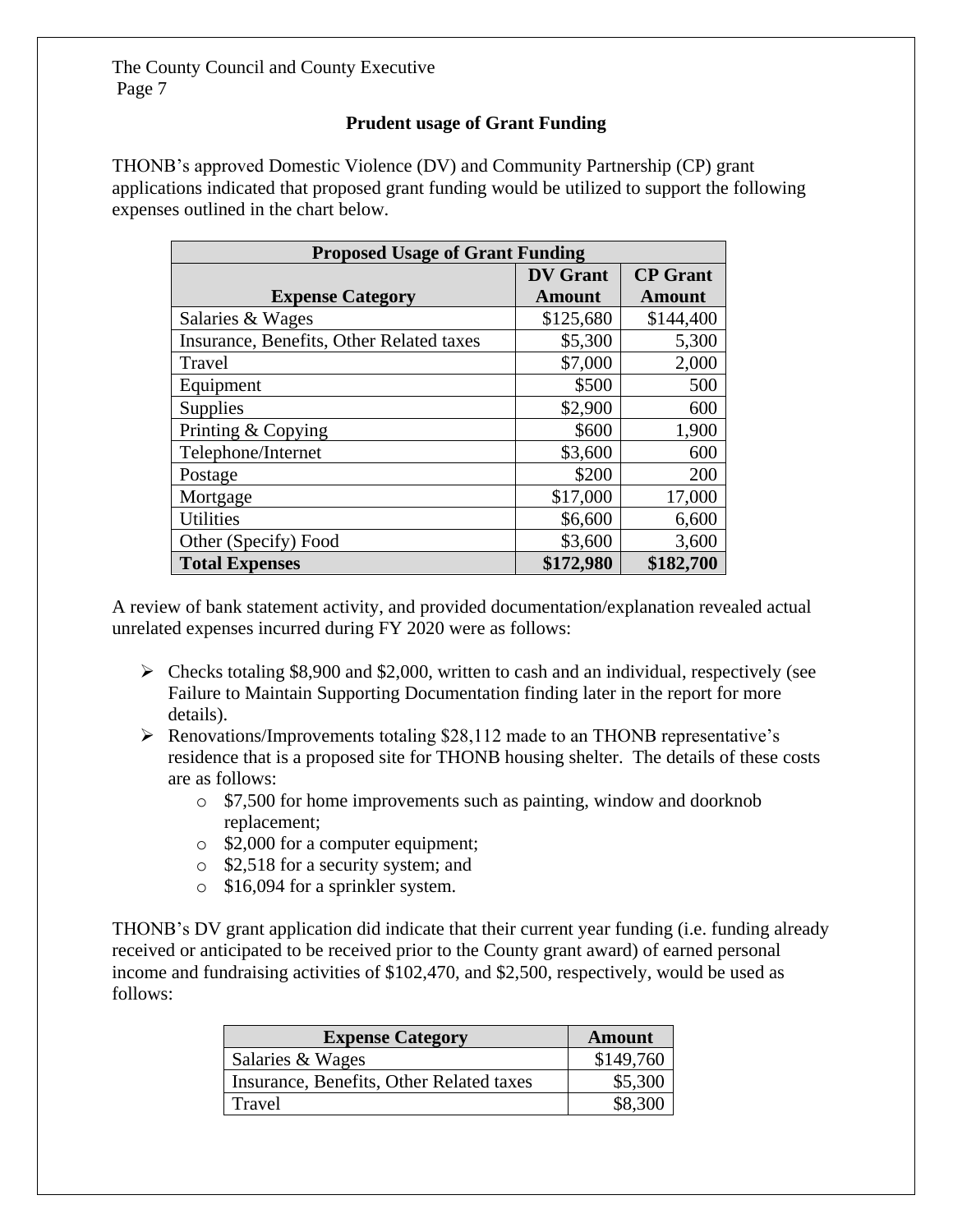| Equipment                       | \$6,000   |
|---------------------------------|-----------|
| Supplies                        | \$2,900   |
| Printing & Copying              | \$600     |
| Telephone/Internet              | \$3,600   |
| Renovations                     | \$50,000  |
| Mortgage                        | \$17,000  |
| <b>Utilities</b>                | \$6,600   |
| In-Kind Support                 | 2,000     |
| Other-Furnishings/Computer Room | \$17,100  |
| <b>Total Expenses</b>           | \$269,160 |

Unfortunately, THONB's current year funding never materialized and as a result, County grant funding was utilized for expenditures that were not proposed in their approved grant application. Although there can be unforeseen circumstances that may require a change in the anticipated usage of grant funding, however, if these changes represented a significant modification in the proposed usage outlined in the grant agreement then this should have been communicated to County representatives. The grant award was disbursed on [November, 18, 2019,](https://pgccouncil.auditboardapp.com/download?file_id=4302&name=County%20Recipt%20Banck%20statement%201.pdf) and at that time, THONB representatives could have reasonably assumed that any anticipated funding outlined in their grant application was not going to come to fruition and would require a change in the grant's proposed usage. The proposed change in usage could have changed the County's decision to award the grant to THONB, especially since the decision was made based upon leveraging the grant award with anticipated funding from earned personal income and fundraising activities that was outlined in the grant application.

The DV [grant award letter](https://pgccouncil.auditboardapp.com/download?file_id=4244&name=HONB%20Nov19.pdf) received by THONB representatives stated, "...This grant is provided to support the activities and services outlined in the Home of New Beginnings proposal. Please know that you are required to keep a detailed record of all grant activities and expenditures throughout the administration of the grant."

The signed [CP acceptance letter](https://pgccouncil.auditboardapp.com/download?file_id=4243&name=HONB%20May%2020.pdf) stated "Please note that our offer of this grant is subject to your agreement to:

- 1. Use the grants funds only as specified in the approved grant proposal.
- 2. Maintain your records to show and account for the uses of the grant funds.
- 3. Repay any portion of the funds not used for the specified purposes.
- 4. Comply with reasonable requests for information about program activities.
- 5. Agree to a scheduled site visit by the County.

Based upon a review of [bank statement activity](https://pgccouncil.auditboardapp.com/workpaper?workpaper_id=902&name=600%20-%20Expense%20Analysis%20Leadsheet) it was apparent that THONB did not secure all anticipated funding outlined in their grant application. As a result of not securing this anticipated funding, THONB representatives utilized County grant funding to cover expenses that were not proposed in their approved grant application.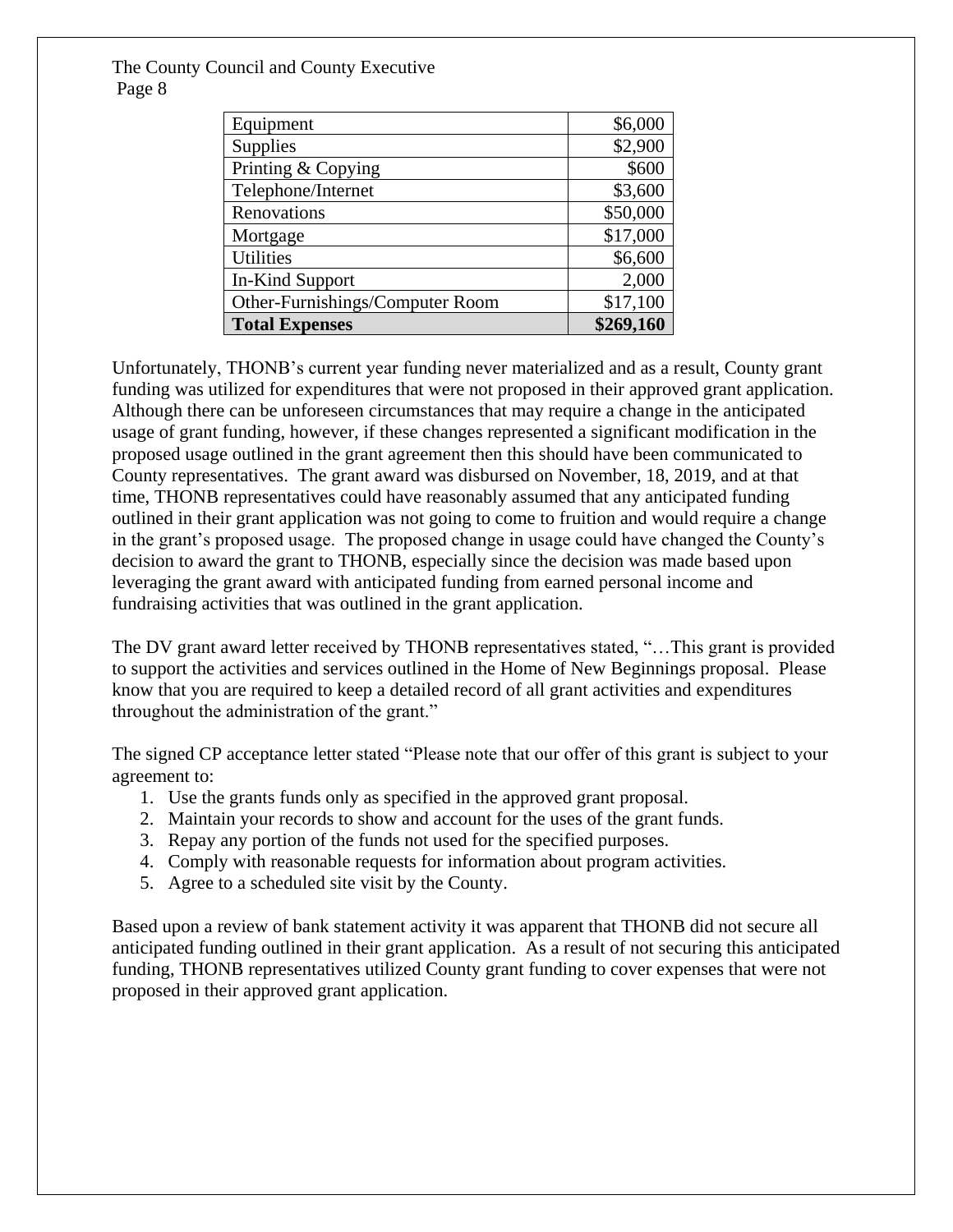#### **[Lack of Adequate Accounting of Grant Financial Activities](https://pgccouncil.auditboardapp.com/workpaper?workpaper_id=923)**

At the start of audit fieldwork, a request was made to the organization to provide the Office of Audits and Investigations with the necessary financial reports (i.e. statement of activities, statement of financial position, bank reconciliations etc.) that would provide an accurate accounting of the grant-related financial transactions for the period under audit. After receiving an [excel document](https://pgccouncil.auditboardapp.com/download?file_id=4826&name=Financials%20Statements.xlsx) containing their financial transactions, it became apparent that the organization lacked an adequate accounting system to account for its grant financial activity. A detailed evaluation of the excel document revealed the following:

- ➢ Several missing financial transactions when a comparison of the financial transactions in the presented excel document to bank statement activity was conducted;
- $\triangleright$  Improper treatment of fixed assets with respect to the capitalization, classification, and depreciation of these assets;
- $\triangleright$  The lack of completed bank reconciliations.

Any one of the above observed occurrences can result in the potential to produce financial statements that are unreliable. Sound accounting practices would suggest that there be a system in place that would support basic accounting functions such as bank reconciliations, the input of all financial transactions, and the production of detailed and summary financial reports. While a formal accounting system is not required to perform these functions, it would be the best solution given its inherent ability to perform these functionalities.

[Standards for Excellence: An Ethics and Accountability Code for the Nonprofit Sector, the](https://pgccouncil.auditboardapp.com/download?file_id=4641&name=Maryland%20Nonprofits%20-%20Board%20Excellence%20Handbook.pdf)  [Maryland Association of Nonprofit Organizations](https://pgccouncil.auditboardapp.com/download?file_id=4641&name=Maryland%20Nonprofits%20-%20Board%20Excellence%20Handbook.pdf) dba Standards of Excellence Institute states the following:

*"Nonprofits should have sound financial and operational systems in place and should ensure that accurate records are kept. The organization's financial and non-financial resources must be used in furtherance of tax-exempt purposes. Organizations should conduct periodic reviews to address accuracy and transparency of financial and operational reporting, and safeguards to protect the integrity of the reporting systems. A nonprofit should create and maintain reports on a timely basis that accurately reflect the financial activity of the organization. Internal financial statements should be prepared at least quarterly, should be provided to the board of directors, and should identify and explain any material variation between actual and budgeted revenues and expenses."*

Auditing standards define internal controls as a process designed to provide reasonable assurance that entity objectives will be achieved, including the objectives of reliable financial reporting, compliance with applicable laws, and the effectiveness and efficiency of the organization's service delivery processes. The primary function of internal controls is to provide assurance that errors and irregularities may be discovered with reasonable promptness.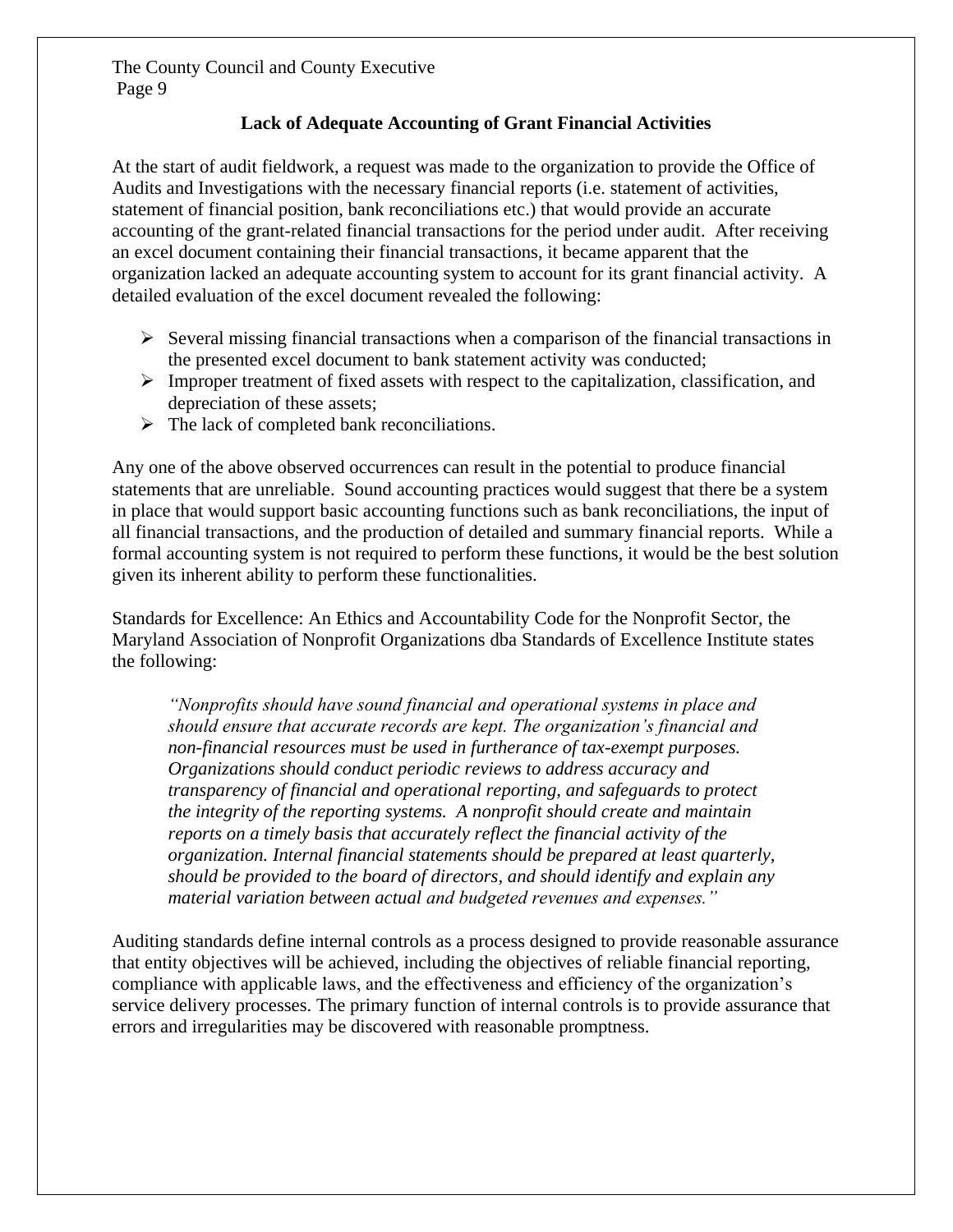$\overline{a}$ 

According to THONB By-laws, some of the duties of the Board Treasurer are to "Prepare or cause to be prepared, and certify, or cause to be certified, the financial statements to be included in any required reports."

Based upon fieldwork [conversations/interactions](https://pgccouncil.auditboardapp.com/sh/opsaudits/workflow/76/objective/1737) and an examination of the excel spreadsheet used to capture some financial transactions, we believe the organization lacked the expertise, knowledge, and adequate accounting system to facilitate the production of basic financial reports.

The lack of an adequate accounting system could create an environment where recordkeeping and financial reporting is vulnerable to gross inaccuracies. As a result of a lack of an adequate accounting system, we had to implement alternative audit procedures that consisted of an analysis of the organization's bank statements, submitted supporting documentation, and inquiries of the organization's representatives, to provide a representation of the organization's financial activities to facilitate our audit procedures. The process of manually reviewing the organization's financial documents was time consuming, and ultimately prolonged the audit process.

#### **[Failure to Maintain Adequate Supporting Documentation](https://pgccouncil.auditboardapp.com/workpaper?workpaper_id=924)**

To determine whether THONB grant expenses were adequately supported with appropriate documentation (i.e. invoice, receipt, contract/agreement etc.) and aligned with its mission, we utilized the organization's bank statements, for the period of [December 2019](https://pgccouncil.auditboardapp.com/sh/opsaudits/workflow/76/objective/1743) through [June 2020,](https://pgccouncil.auditboardapp.com/sh/opsaudits/workflow/76/objective/1743) and selected a sample of thirty-one (31) transactions totaling approximately [\\$49,032.](https://pgccouncil.auditboardapp.com/sh/opsaudits/workflow/76/objective/1744) The results of our testing revealed sixteen (16) transactions totaling approximately [\\$14,822](https://pgccouncil.auditboardapp.com/sh/opsaudits/workflow/76/objective/1751) lacked adequate supporting documentation. A summary of these transactions is illustrated in the table below.

| <b>Expense Category</b> <sup>1</sup> | Amount   | # of Trans. |
|--------------------------------------|----------|-------------|
| Checks made to Cash                  | \$8,900  |             |
| Check made to an individual          | 2,000    |             |
| Vendor/Retail Purchases              | 2,451    |             |
| <b>Clothing Purchases</b>            | 905      | 3           |
| <b>Contractor Payment</b>            | 424      |             |
| <b>Food Purchases</b>                | 142      | 2           |
| Total                                | \$14,822 | 16          |

Additional information pertaining to each of the above unsupported expense categories is as follows:

• Checks made to Cash – Four (4) checks totaling \$8,900 were made payable to cash with no explanation or board approval provided. For two (2) of the checks totaling \$4,400, the description of [mortgage](https://pgccouncil.auditboardapp.com/download?file_id=5192&name=Sample6%20invoice.pptx) and [utilities](https://pgccouncil.auditboardapp.com/download?file_id=5193&name=Sample18%20invoice.pptx) was written in the memo section of the check. All of the checks appear to have the signature of the Executive Director or her husband. [By-laws](https://pgccouncil.auditboardapp.com/download?file_id=4240&name=By%20laws%20and%20Minutes.pdf)

<sup>&</sup>lt;sup>1</sup> Due to limited documentation, A&I categorized each transaction based on the nature of the expenditure and input received from THONB bank statements.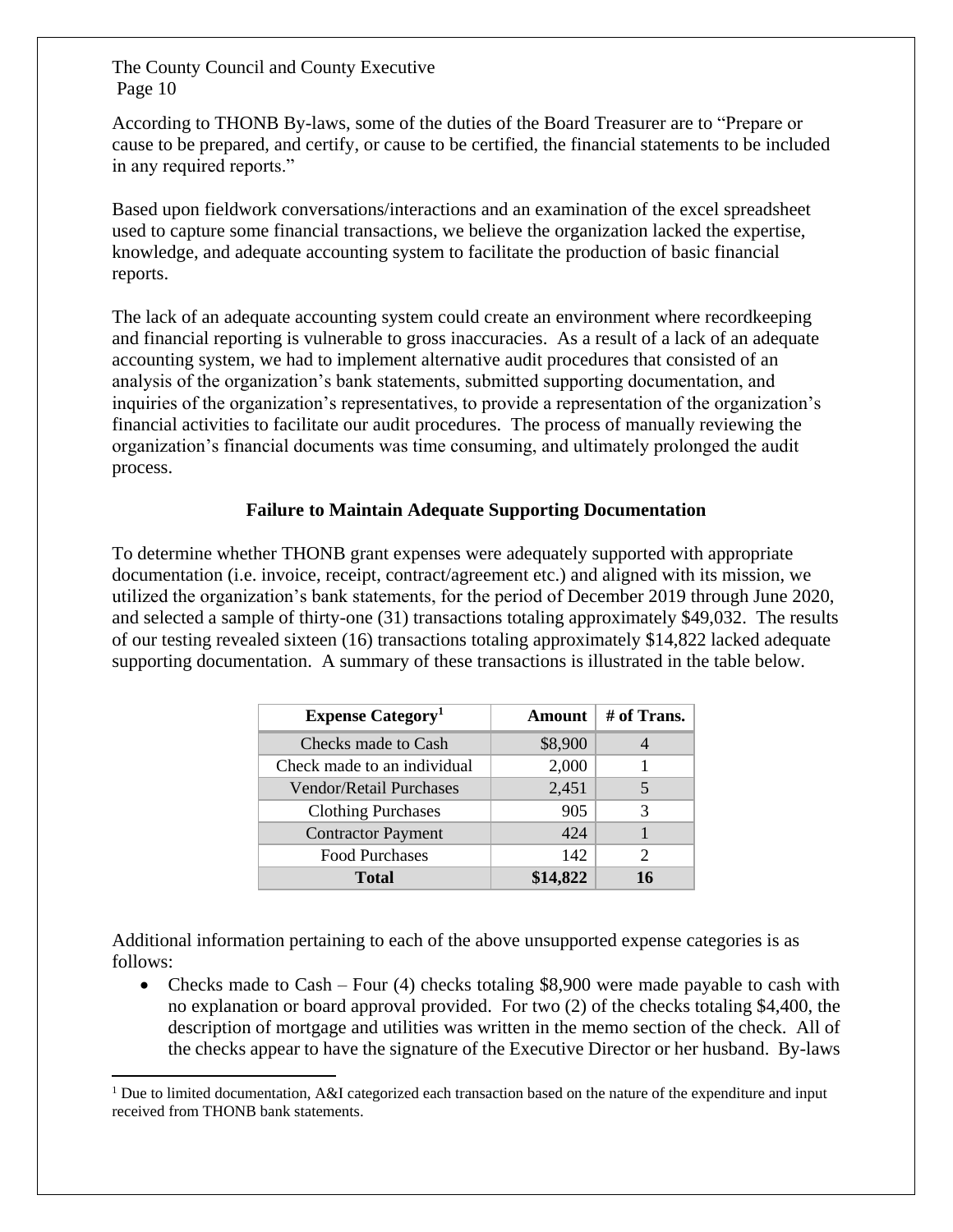> documents submitted during the audit outline the duties of the Board Treasurer to be consistent with the oversight, disbursement and collection of documentation supporting the organization's expenditures. We were provided with an [invoice](https://pgccouncil.auditboardapp.com/download?file_id=4743&name=Sample27%20invoice.pptx) for \$2,500 for renovation work completed on the proposed site of THONB housing shelter. This invoice's date corresponded with the date of one of the checks written to cash and it indicated that a cash payment was made, but it was unclear as to why the check wasn't written directly to the contracted individual.

- Check made to an individual A check in the amount of  $$2,000$  was made payable to the husband of the Executive Director with no documentation presented to support the nature of this payment. The [check](https://pgccouncil.auditboardapp.com/download?file_id=4725&name=Sample26%20invoice.pptx) was also signed by the husband of the Executive Director. Based upon [documentation](https://pgccouncil.auditboardapp.com/download?file_id=4240&name=By%20laws%20and%20Minutes.pdf) provided in 2017 the husband served as initial President of the Board of Directors and as resident agent for THONB. It was unclear as to his role with THONB in subsequent years.
- Vendor/Retail Purchases There were five (5) payments totaling \$2,451 made to several vendors/retail establishments with [no documentation provided](https://pgccouncil.auditboardapp.com/workpaper?workpaper_id=902&name=600%20-%20Expense%20Analysis%20Leadsheet) to support the expenditure. The amount and bank statement description for these payments are as follows:
	- o \$1,195 payment made to WSSC;
	- o \$600 payment for a Government Contract;
	- o \$231 purchase from Walmart;
	- o \$137 purchase from CVS; and
	- o \$288 payment to Koko Lux.
- Clothing Purchases There were three (3) payments totaling \$905 made to several retail clothing establishments with [no documentation](https://pgccouncil.auditboardapp.com/workpaper?workpaper_id=902&name=600%20-%20Expense%20Analysis%20Leadsheet) (i.e. receipts) or explanation provided to support the expenditure. The amount and bank statement description for these payments are as follows:
	- o \$524 purchase from Ballys;
	- o \$248 purchase from Armani Exchange; and
	- o \$133 purchase from Nieman Marcus.
- Contractor Payment A [check](https://pgccouncil.auditboardapp.com/download?file_id=4735&name=Sample24%20invoice.pptx) in the amount of \$424 was made payable to a vendor who previously provided computer related services for THONB. The description in the memo of the check stated labor, however there was no invoice provided to support the check payment amount.
- Food Purchases There were two (2) payments totaling \$142 made to retail food establishments with [no documentation](https://pgccouncil.auditboardapp.com/workpaper?workpaper_id=902&name=600%20-%20Expense%20Analysis%20Leadsheet) (i.e. receipts) or explanation provided to support the expenditure. The amount and bank statement description for these payments are as follows:
	- o \$94 purchase from Sobe Restaurant; and
	- o \$48 purchase from Captain Peters.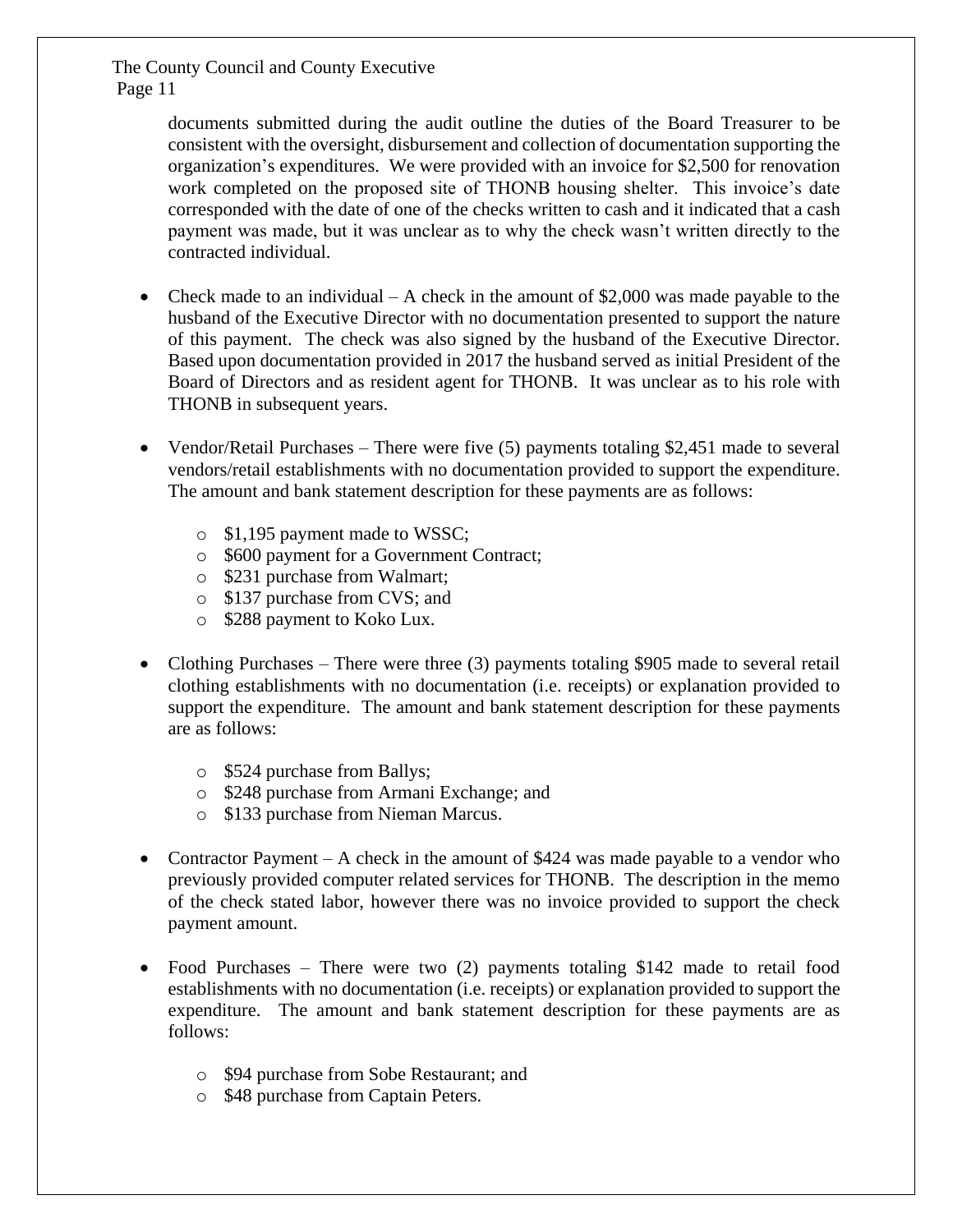In the publication on standards for internal controls (GAO-14-704G) (09/14) the Government Accountability Office (GAO) states the following in reference to appropriate documentation of transactions and internal control activities:

*"Management clearly documents internal control and all transactions and other significant events in a manner that allows the documentation to be readily available for examination. The documentation may appear in management directives, administrative policies, or operating manuals, in either paper or electronic form. Documentation and records are properly managed and maintained."*

According to the presented THONB By-Laws, one of the duties of the Board Treasurer is to "Disburse or cause to be disbursed, the funds of the corporation as may be disbursed by the Board of Directors, taking proper vouchers for such disbursements."

As mentioned previously, both grant award letters required THONB to maintain documentation to support all grant expenditures as a condition of the grant award.

Based on our correspondence with THONB representatives, we believe that the lack of documentation can be attributed to staff inexperience, a lack of expertise in the area of best accounting practices, and/or possible questionable expense transactions.

The failure to maintain adequate documentation to support grant transactions prevents an effective detailed review of these transactions, either from management at the time the transaction was initiated, or during a subsequent audit, ensuring that they were reasonable, accurate, and aligned with the organization's mission/purpose. Additionally, without corresponding expense receipts, the cash withdrawals made by THONB's representatives could be considered personal use and thereby subject to income tax by the IRS.

#### **[Non-Compliance with IRS Regulations](https://pgccouncil.auditboardapp.com/workpaper?workpaper_id=921)**

According to the Internal Revenue Service (IRS), a form 1099-MISC must be completed for any individual or non-incorporated entity that receives income totaling \$600 or more for services performed by a non-employee in the course of business during the calendar year. The organization making payment must submit this form to the IRS and provide a copy to the payee. A&I requested a form 1099-MISC for all individuals that were paid \$600 or more during calendar year 2019; however, according to the THONB Executive Director, there were no 1099s issued during this period. We reviewed bank statements from January 1, 2019 through December 31, 2019 and determined payments totaling \$600 or more were made by THONB in exchange for services rendered. A summary of CY 2019 payments made by THONB are presented in the table below:

| <b>Recipient</b> | <b>Work/Service Performed</b> | # of<br><b>Payments</b><br><b>Made</b> | <b>Total</b><br><b>Amount</b><br>Paid |
|------------------|-------------------------------|----------------------------------------|---------------------------------------|
| Individual       | <b>Consultant Services</b>    |                                        | \$1,300                               |
| Individual       | Home Improvement              |                                        | 5,000                                 |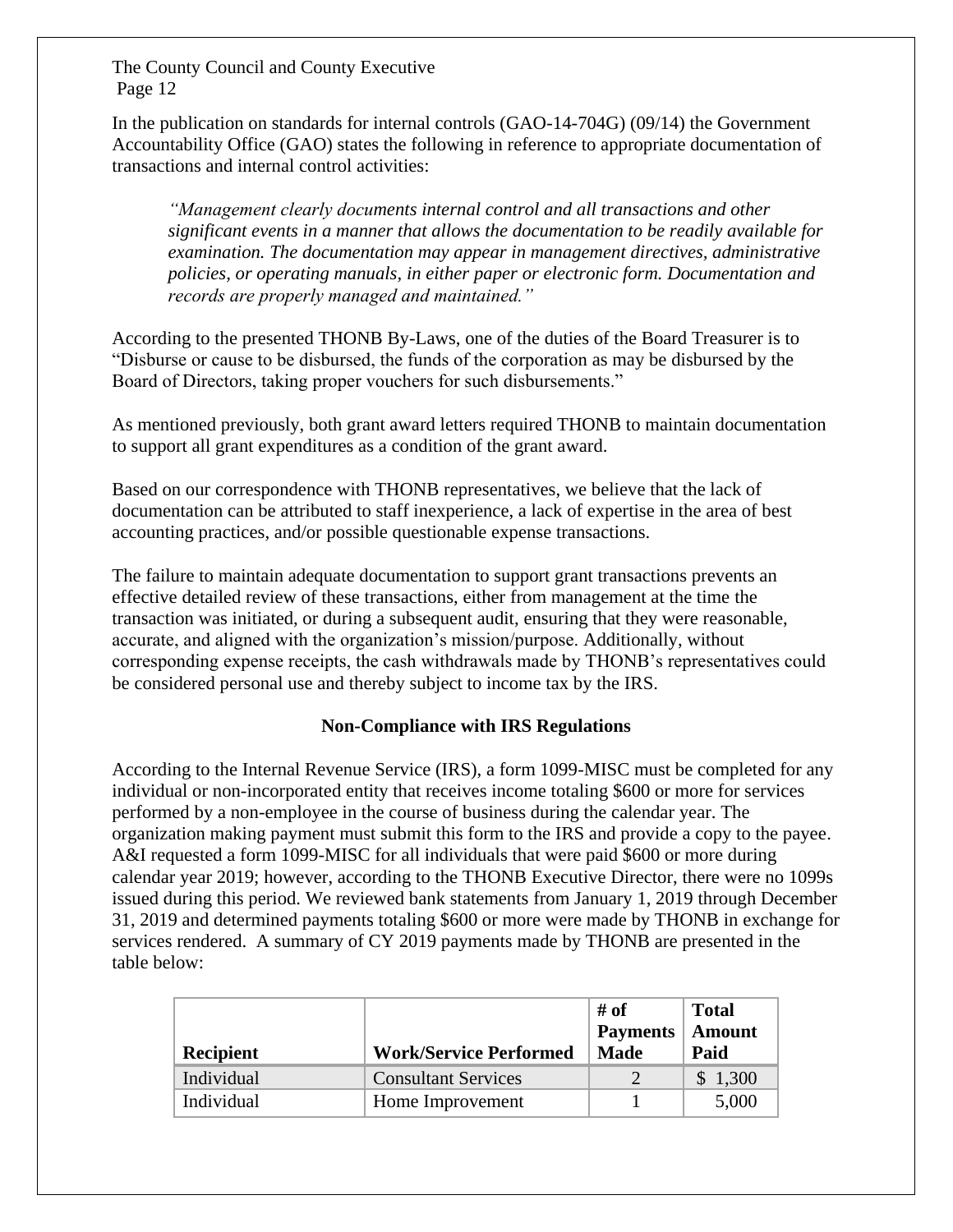| Limited Liability |                                |          |
|-------------------|--------------------------------|----------|
| Company           | <b>Security System Install</b> | 4,018    |
| <b>TOTAL</b>      |                                | \$10,318 |

The IRS website states the following in its General Instructions for Certain Information Returns:

*"File Form 1099-MISC, Miscellaneous Income, for each person in the course of your business to whom you have paid during the year…Services performed by someone who is not your employee (including parts and materials), box 7…"* 

Based on fieldwork interactions with THONB representatives, they seemed to be unaware of the IRS regulations. Failure to submit required forms to the IRS could subject the organization to late filing penalties of \$260 per return, or \$530 per return for intentional disregard.

#### **RECOMMENDATIONS:**

As mentioned previously, based upon the extent of the findings outlined in this report, we recommend the discontinuance of County grant funding to THONB at this time. Furthermore, we recommend that the Prince George's County Council direct the County's Office of Law take the necessary legal steps to retrieve any remaining grant funds from THONB. If grant funds are to be awarded to THONB in the future, the following recommendations should be implemented:

- **1. [We recommend](https://pgccouncil.auditboardapp.com/workpaper?workpaper_id=925&name=04%20-%20Lack%20of%20Organizational%20Oversight) that the THONB Board of Directors conduct Board meetings where both the programmatic and financial needs of the organization are addressed. The discussions conducted during these Board meetings should be well documented and kept on file to be made available upon request. Some of the specific financial needs of the organization that should be immediately addressed during these meetings would include the following:**
	- ➢ **An assessment of the overall financial state of the organization through the review of relevant financial reports on a periodic basis;**
	- ➢ **Establishment of adequate written policies and procedures to govern day to day operations. These policies and procedures should specifically address financial and accounting processes to include the review and approval of financial transactions, accurate recording and categorization of expense transactions, and the retention of documentation to support all transactions; and**
	- ➢ **Adoption of a conflict of interest policy and ensure that the policy addresses the Board of Directors responsibilities as they relate to business, spousal or family relationships with any individual in an upper management position within the organization.**
- **2. We realize that anticipated funding sources sometimes fail to come to fruition and can result in a reevaluation of an organization's spending priorities. However, when a change occurs and it causes a significant modification in what was outlined in the signed agreement (i.e. grant application), [we would recommend](https://pgccouncil.auditboardapp.com/workpaper?workpaper_id=916&name=01%20-%20Prudent%20use%20of%20Grant%20Funds) that THONB**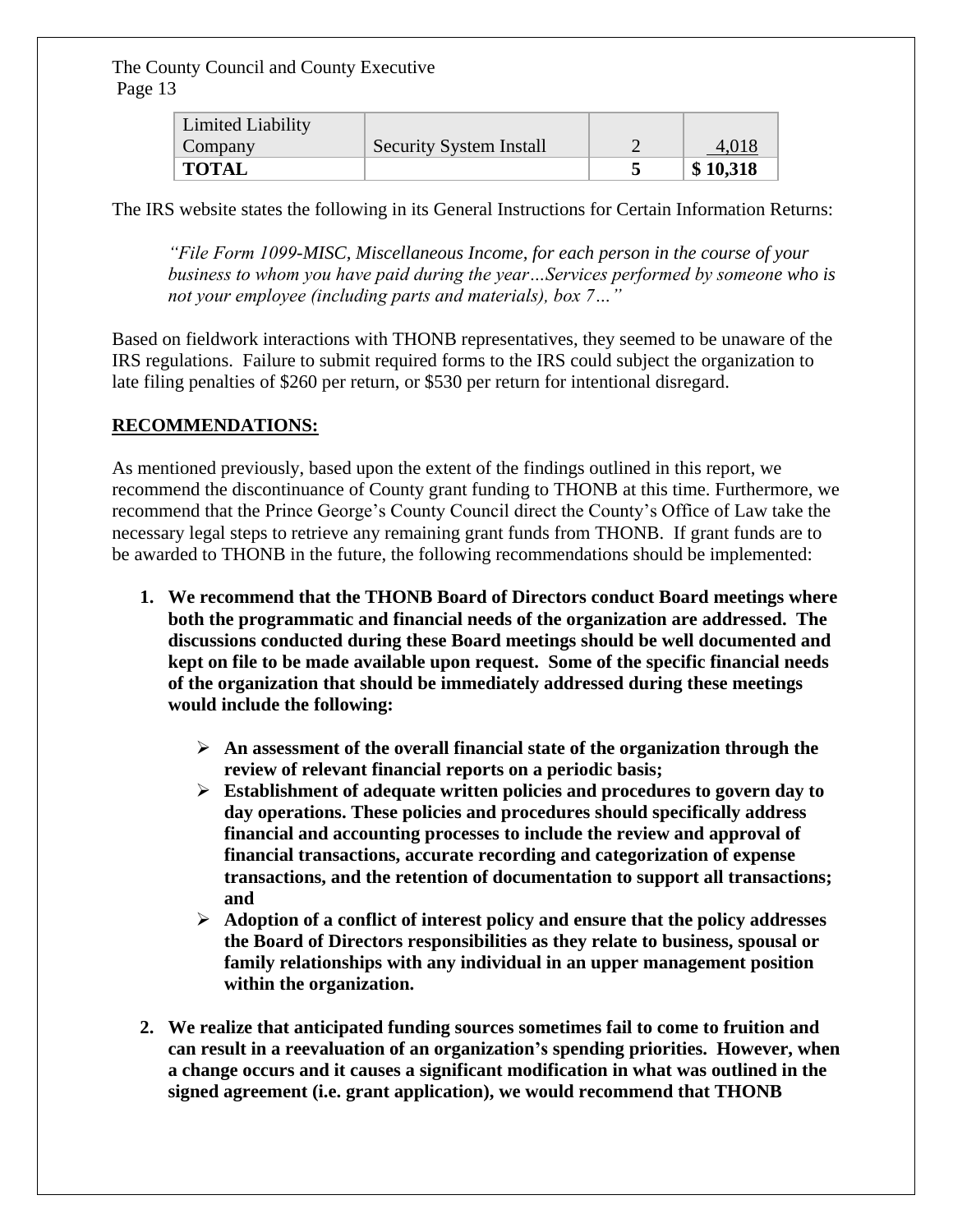> **representatives notify the County of the modifications and seek subsequent approval for the modified usage of the grant award.**

- **3. [We recommend](https://pgccouncil.auditboardapp.com/workpaper?workpaper_id=923&name=02%20-%20Lack%20of%20adequate%20accounting) that THONB educate themselves on the proper way to account for financial transactions or seek the expertise needed from other sources. The accounting for financial transactions should include the proper treatment of all financial transactions to aid in the preparation of accurate and complete financial reports such as bank reconciliations, statement of activities, and statement of financial position.**
- **4. [We recommend](https://pgccouncil.auditboardapp.com/workpaper?workpaper_id=924&name=03%20-%20Failure%20to%20maintain%20supporting%20documentation) that THONB implement a policy that requires the retention of adequate documentation (i.e. receipts, invoices, signed contracts/agreements), for at least three (3) years, to support any grant related transaction. Payment for all organizational expenses should be made by either check made payable to a vendor/individual or by a bank card linked to the organization's bank account. The practice of securing cash via checks made payable to cash or an individual should be discouraged or limited to emergency circumstances, as approved by the Board of Directors.**
- **5. [We recommend](https://pgccouncil.auditboardapp.com/workpaper?workpaper_id=921&name=05%20-%20Non-%20Compliance%20with%20Federal%20Regulations) that THONB conduct the necessary research to ensure compliance with all IRS reporting regulations that are applicable to 501(c)(3) nonprofit organizations.**

THONB operates and reports on a calendar year, however our examination was conducted on a fiscal year basis. For report purposes, the attached Statement of Activities, will be presented on a calendar year consistent with THONB operations. The Statement of Activities shows the financial activities of the organization for the periods ending December 31, 2019, and June 30, 2020. The statement was generated based upon a review and analysis of THONB's bank statements, submitted documentation along with audit fieldwork responses from THONB's Founder/Executive Director.